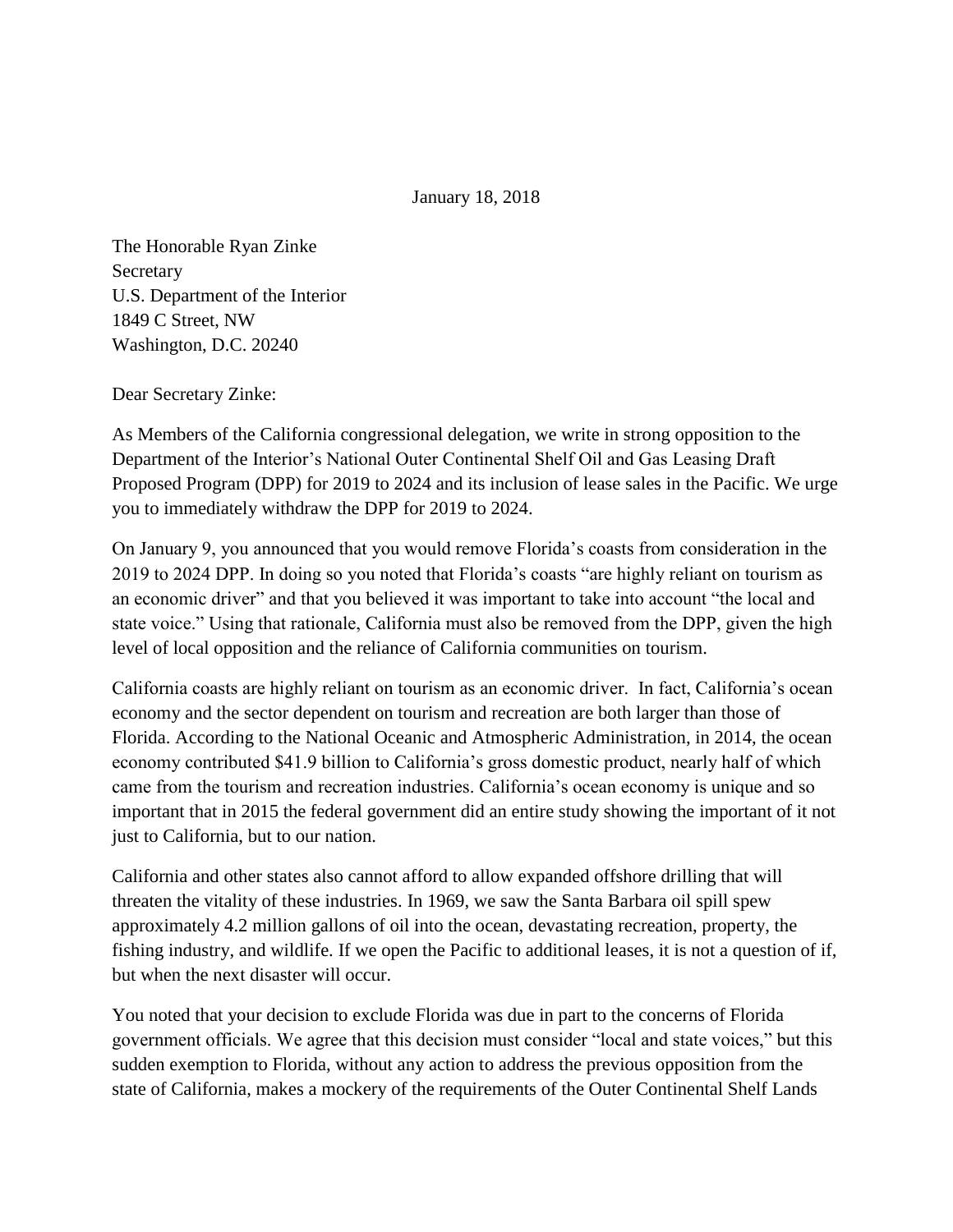Act. Last week, the governors of California, Oregon and Washington again issued a statement expressing our states' firm opposition to the expansion of oil and gas leases in the Pacific. Additionally, dozens of Members of Congress from California, Oregon, and Washington sent you a letter in August 2017 conveying the same position. Under your rationale, California and other similarly situated states must also be exempted from the Five-Year Plan. Otherwise, this appears to be a purely politically-motivated decision.

Exempting only Florida from the DPP lacks rational basis and is arbitrary and capricious. It is unlikely that there exists a legal standard that would allow you to exempt Florida but not California under the rationale you already set forth and put in writing.

Thank you for your attention to this matter. We look forward to your timely response.

Sincerely,

Ted W. Lieu Member of Congress

\_\_\_\_\_\_\_\_\_\_\_\_\_\_\_\_\_\_\_\_\_\_\_\_

Jared Huffman Member of Congress

\_\_\_\_\_\_\_\_\_\_\_\_\_\_\_\_\_\_\_\_\_\_\_\_

Alan Lowenthal Member of Congress

\_\_\_\_\_\_\_\_\_\_\_\_\_\_\_\_\_\_\_\_\_\_\_\_\_\_\_\_\_\_\_\_\_

\_\_\_\_\_\_\_\_\_\_\_\_\_\_\_\_\_\_\_\_\_\_\_\_\_\_\_\_\_\_\_\_\_

\_\_\_\_\_\_\_\_\_\_\_\_\_\_\_\_\_\_\_\_\_\_\_\_\_\_\_\_\_\_\_\_\_

\_\_\_\_\_\_\_\_\_\_\_\_\_\_\_\_\_\_\_\_\_\_\_\_\_\_\_\_\_\_\_\_\_

\_\_\_\_\_\_\_\_\_\_\_\_\_\_\_\_\_\_\_\_\_\_\_\_

\_\_\_\_\_\_\_\_\_\_\_\_\_\_\_\_\_\_\_\_\_\_\_\_\_\_\_\_\_\_\_\_\_ Salud O. Carbajal Member of Congress

Pete Aguilar Member of Congress

\_\_\_\_\_\_\_\_\_\_\_\_\_\_\_\_\_\_\_\_\_\_\_\_\_\_\_\_\_\_\_\_\_ Nanette Diaz Barragán Member of Congress

Karen Bass Member of Congress

\_\_\_\_\_\_\_\_\_\_\_\_\_\_\_\_\_\_\_\_\_\_\_\_\_\_\_\_\_\_\_\_\_ Ami Bera, M.D. Member of Congress

Julia Brownley Member of Congress

\_\_\_\_\_\_\_\_\_\_\_\_\_\_\_\_\_\_\_\_\_\_\_\_\_\_\_\_\_\_\_\_\_ Tony Cárdenas Member of Congress

Judy Chu Member of Congress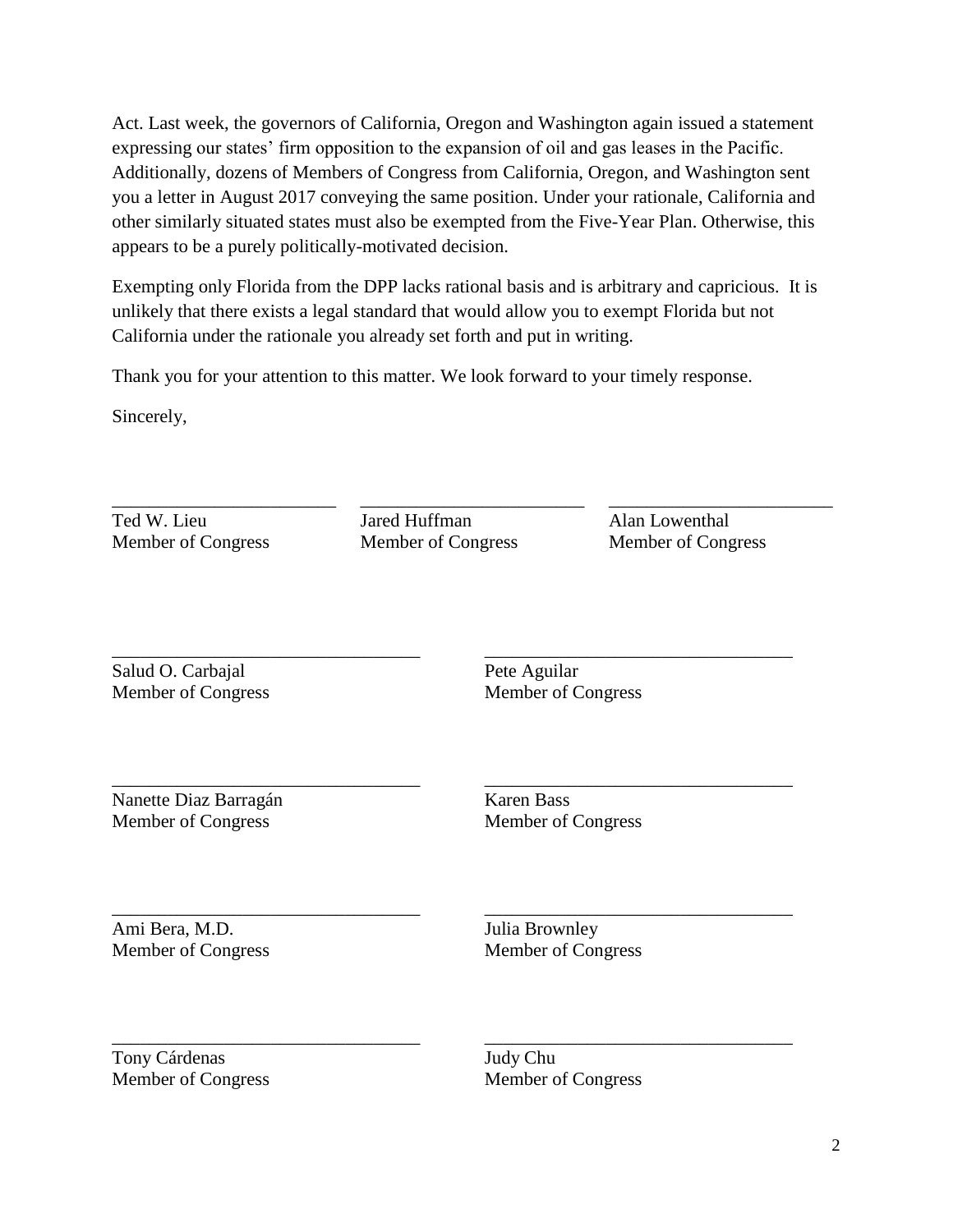J. Luis Correa Member of Congress

\_\_\_\_\_\_\_\_\_\_\_\_\_\_\_\_\_\_\_\_\_\_\_\_\_\_\_\_\_\_\_\_\_

\_\_\_\_\_\_\_\_\_\_\_\_\_\_\_\_\_\_\_\_\_\_\_\_\_\_\_\_\_\_\_\_\_

\_\_\_\_\_\_\_\_\_\_\_\_\_\_\_\_\_\_\_\_\_\_\_\_\_\_\_\_\_\_\_\_\_

\_\_\_\_\_\_\_\_\_\_\_\_\_\_\_\_\_\_\_\_\_\_\_\_\_\_\_\_\_\_\_\_\_

\_\_\_\_\_\_\_\_\_\_\_\_\_\_\_\_\_\_\_\_\_\_\_\_\_\_\_\_\_\_\_\_\_

\_\_\_\_\_\_\_\_\_\_\_\_\_\_\_\_\_\_\_\_\_\_\_\_\_\_\_\_\_\_\_\_\_

\_\_\_\_\_\_\_\_\_\_\_\_\_\_\_\_\_\_\_\_\_\_\_\_\_\_\_\_\_\_\_\_\_

Susan Davis Member of Congress

\_\_\_\_\_\_\_\_\_\_\_\_\_\_\_\_\_\_\_\_\_\_\_\_\_\_\_\_\_\_\_\_\_

\_\_\_\_\_\_\_\_\_\_\_\_\_\_\_\_\_\_\_\_\_\_\_\_\_\_\_\_\_\_\_\_\_

\_\_\_\_\_\_\_\_\_\_\_\_\_\_\_\_\_\_\_\_\_\_\_\_\_\_\_\_\_\_\_\_\_

\_\_\_\_\_\_\_\_\_\_\_\_\_\_\_\_\_\_\_\_\_\_\_\_\_\_\_\_\_\_\_\_\_

\_\_\_\_\_\_\_\_\_\_\_\_\_\_\_\_\_\_\_\_\_\_\_\_\_\_\_\_\_\_\_\_\_

\_\_\_\_\_\_\_\_\_\_\_\_\_\_\_\_\_\_\_\_\_\_\_\_\_\_\_\_\_\_\_\_\_

\_\_\_\_\_\_\_\_\_\_\_\_\_\_\_\_\_\_\_\_\_\_\_\_\_\_\_\_\_\_\_\_\_

Mark DeSaulnier Member of Congress Anna G. Eshoo Member of Congress

John Garamendi Member of Congress Jimmy Gomez Member of Congress

Ro Khanna Member of Congress Barbara Lee Member of Congress

Zoe Lofgren Member of Congress Doris Matsui Member of Congress

Jerry McNerney Member of Congress Grace F. Napolitano Member of Congress

Jimmy Panetta Member of Congress

Scott H. Peters Member of Congress